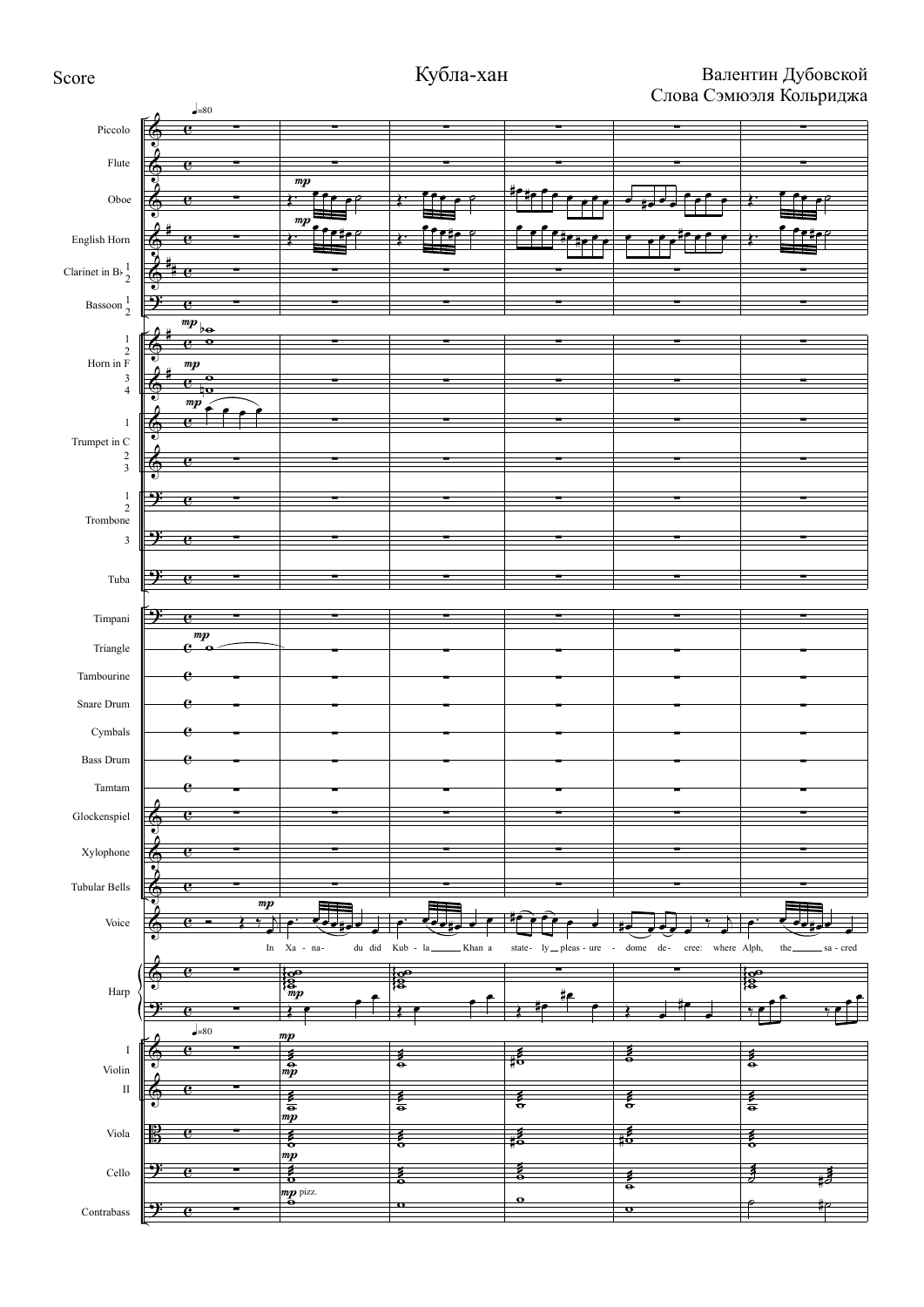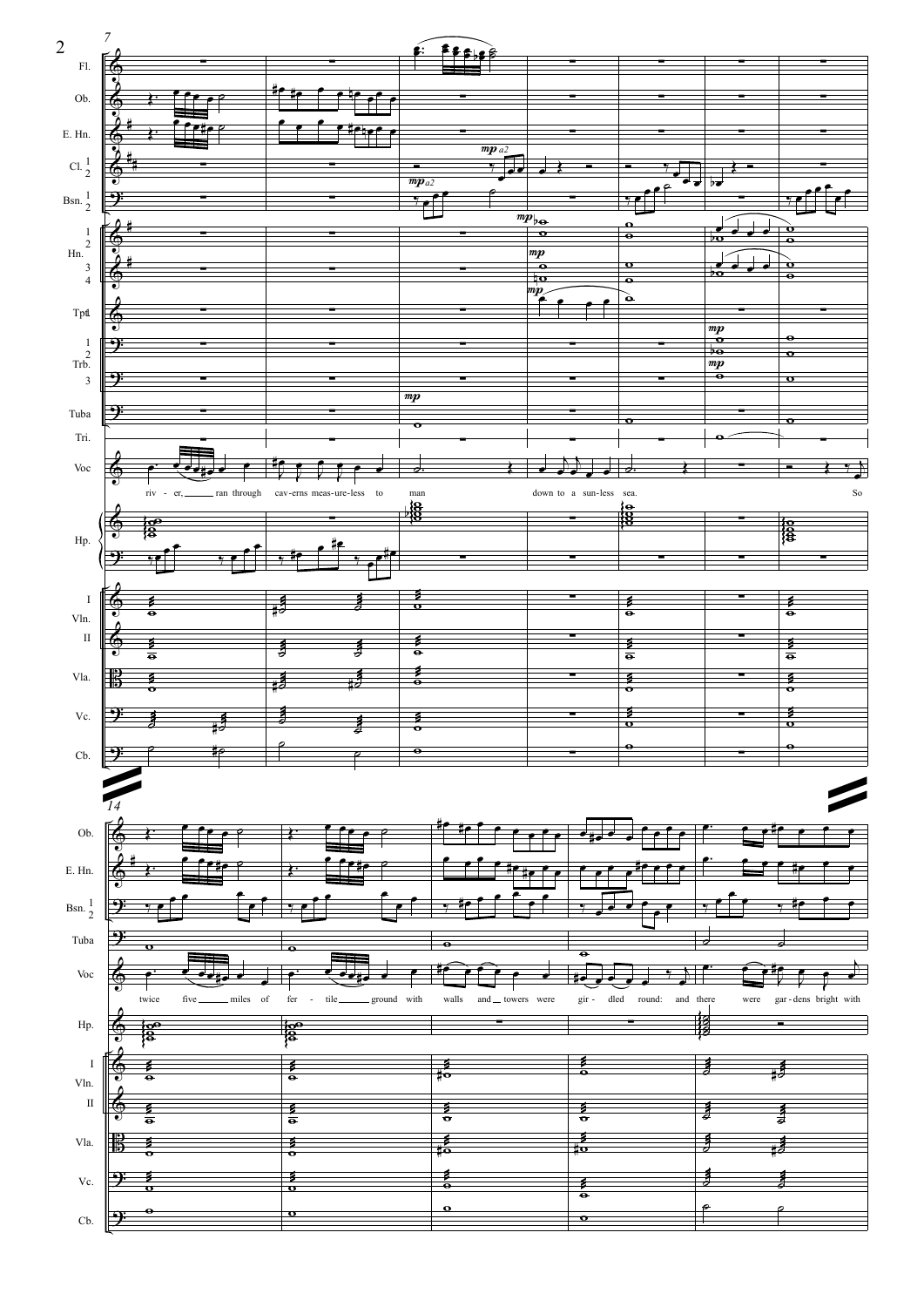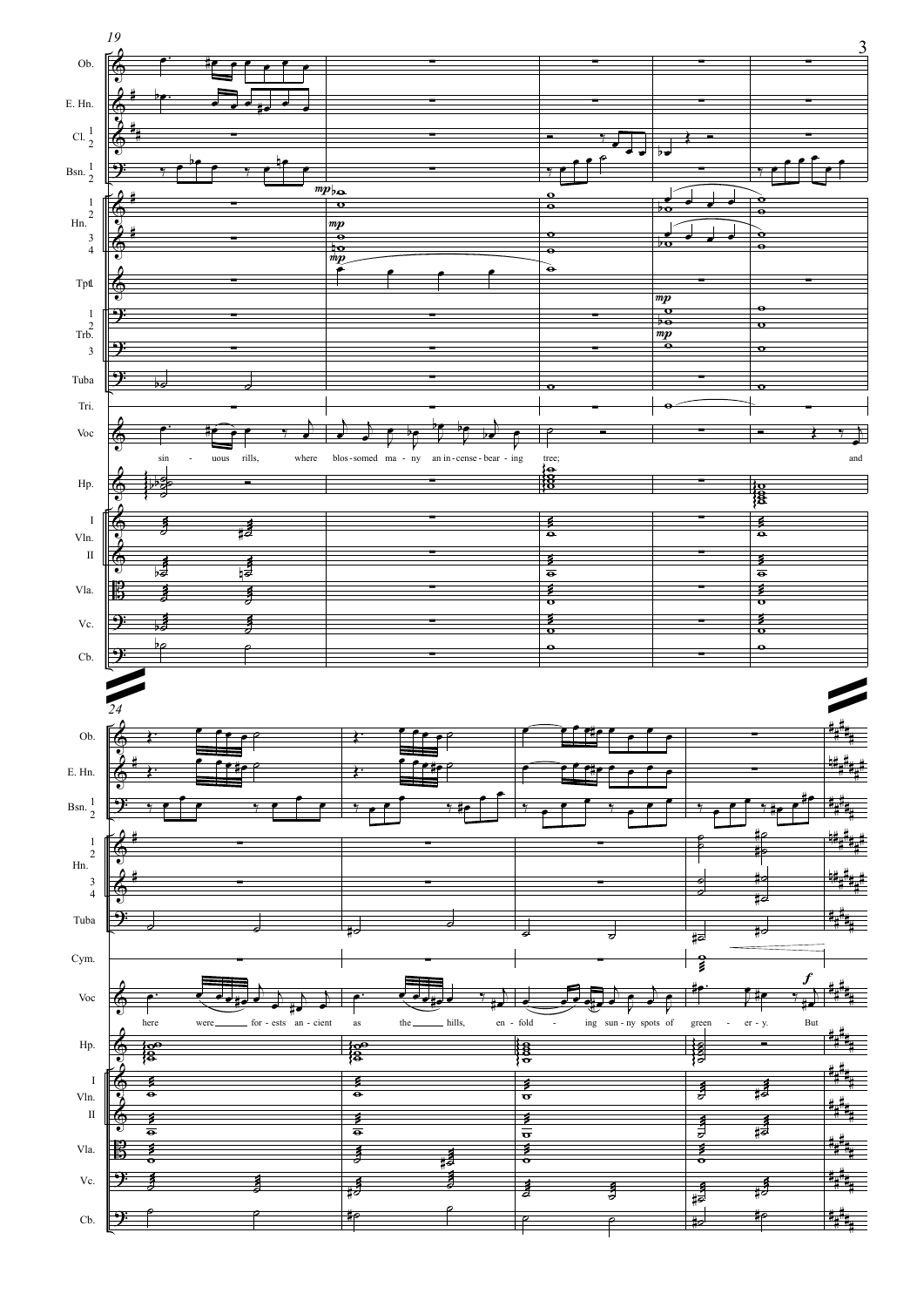

<sup>ª</sup> <sup>ª</sup>

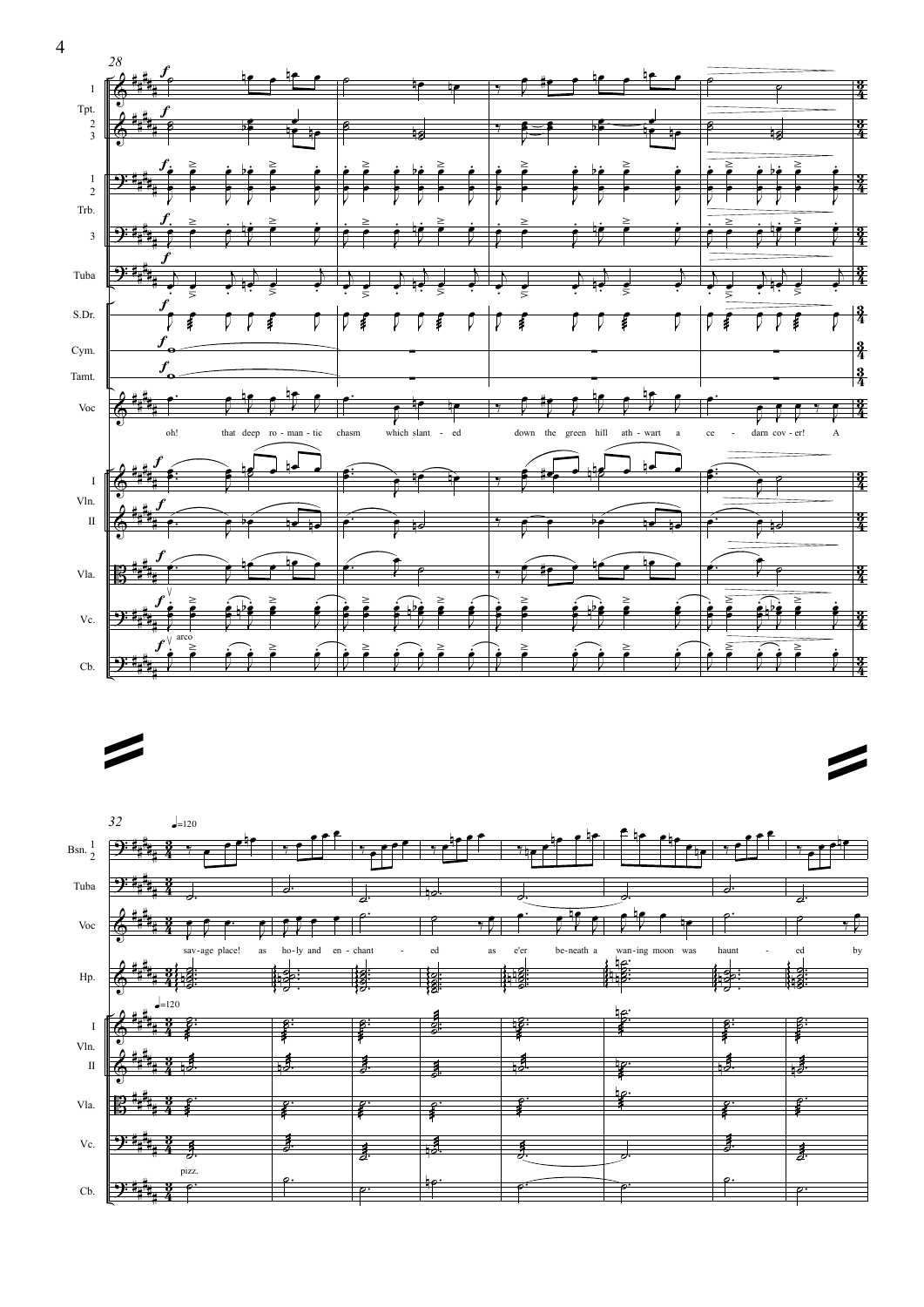



5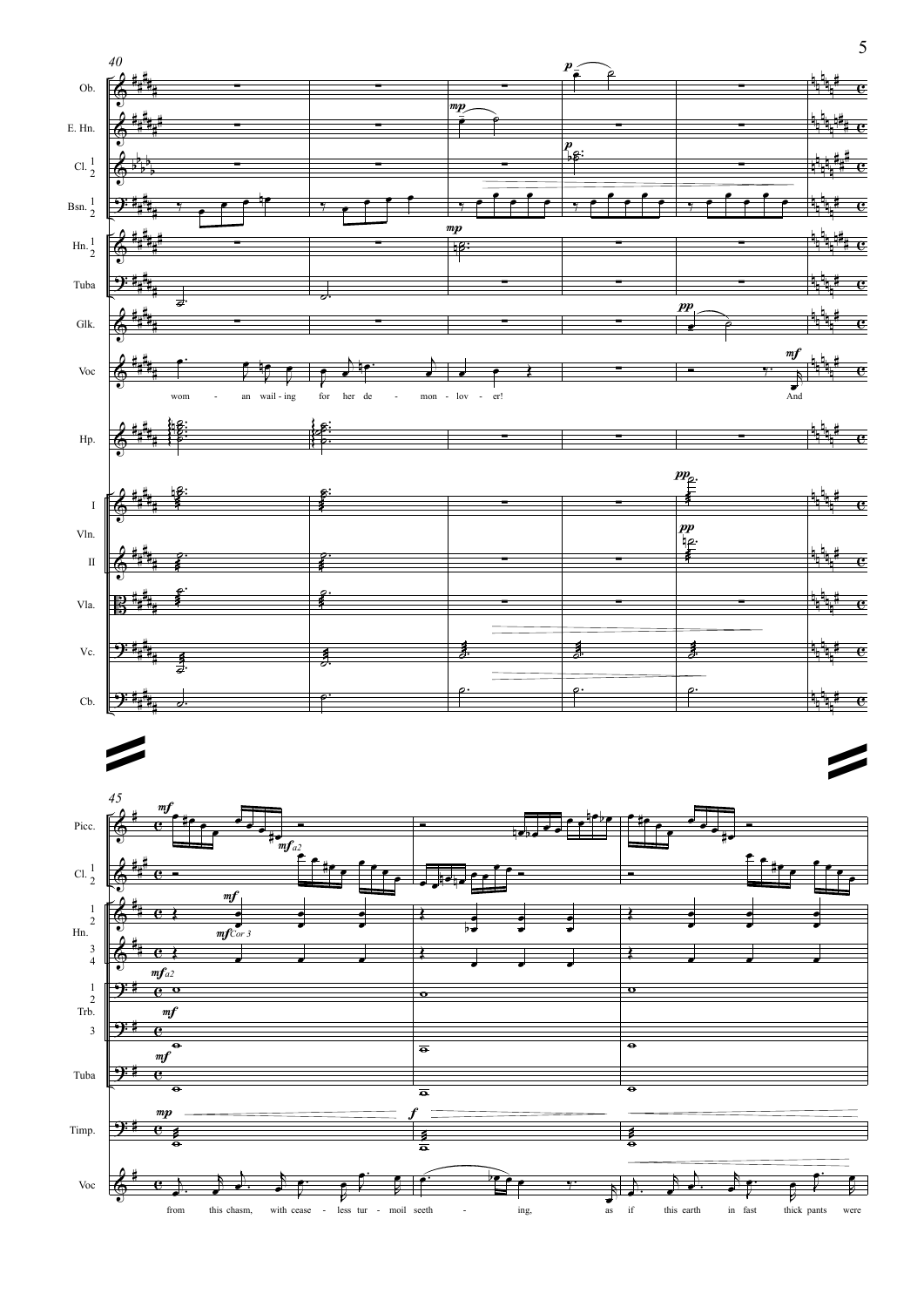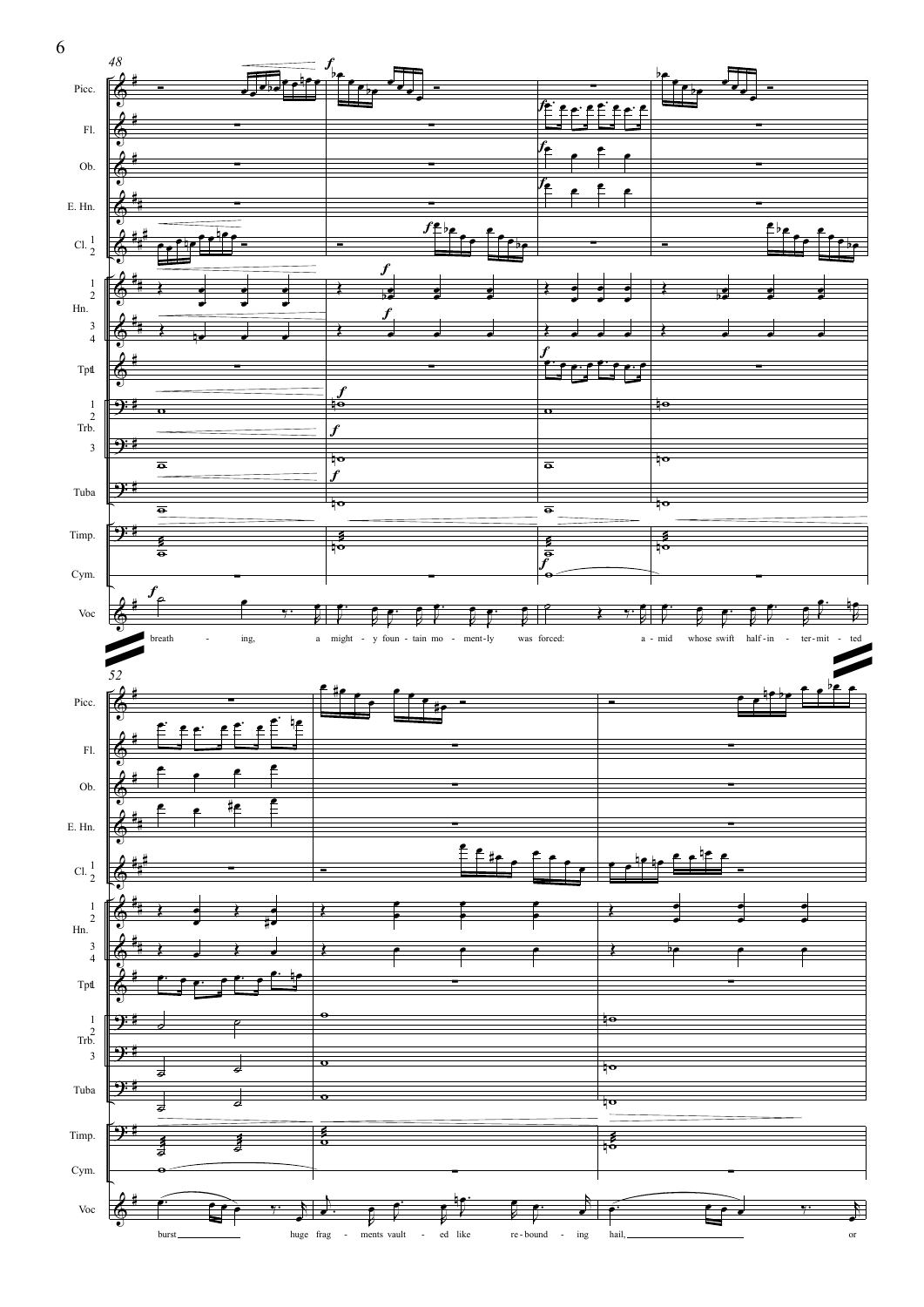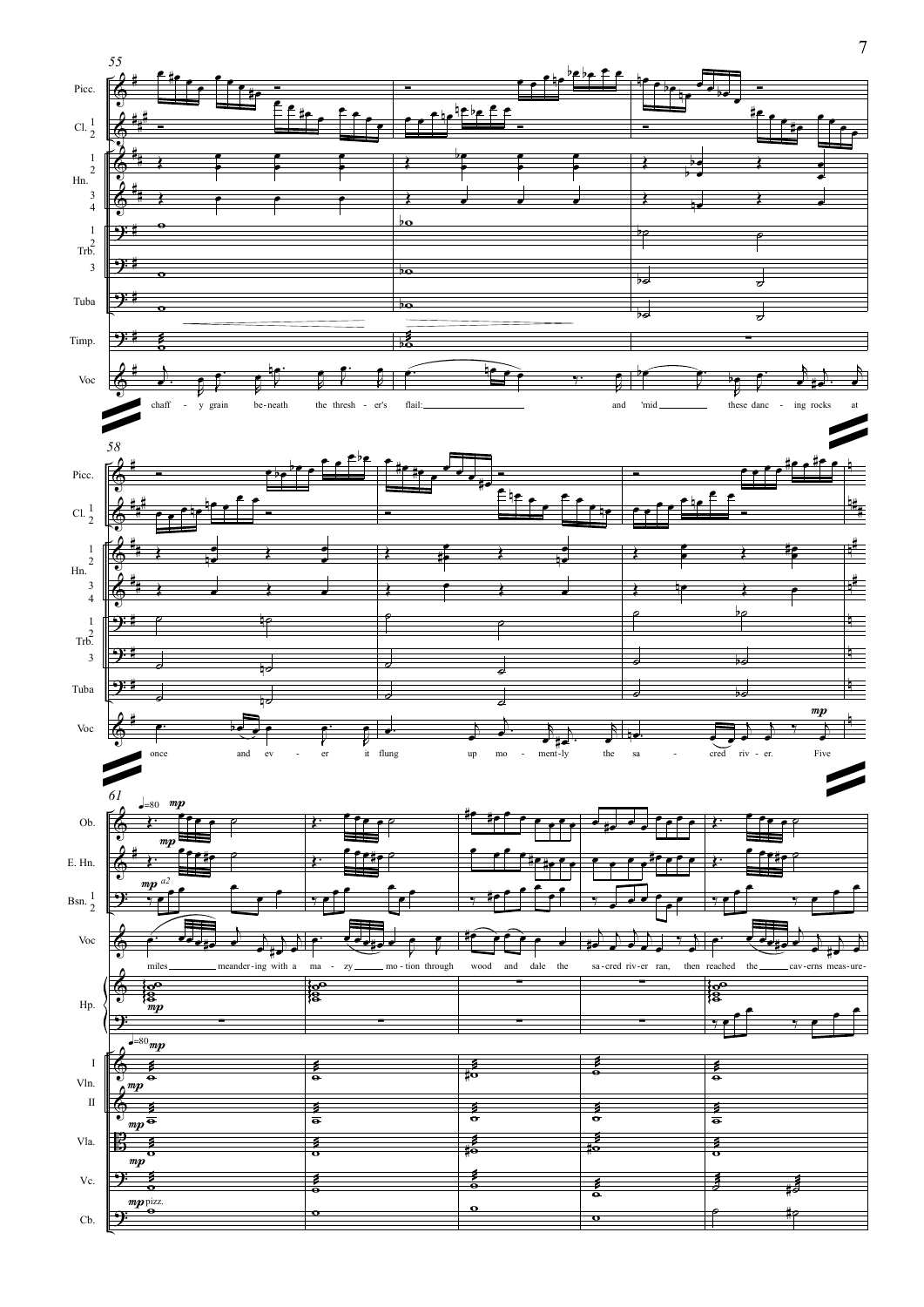

- mult Kub la heard from far an - ces tral voic - es proph - e - sy - ing

8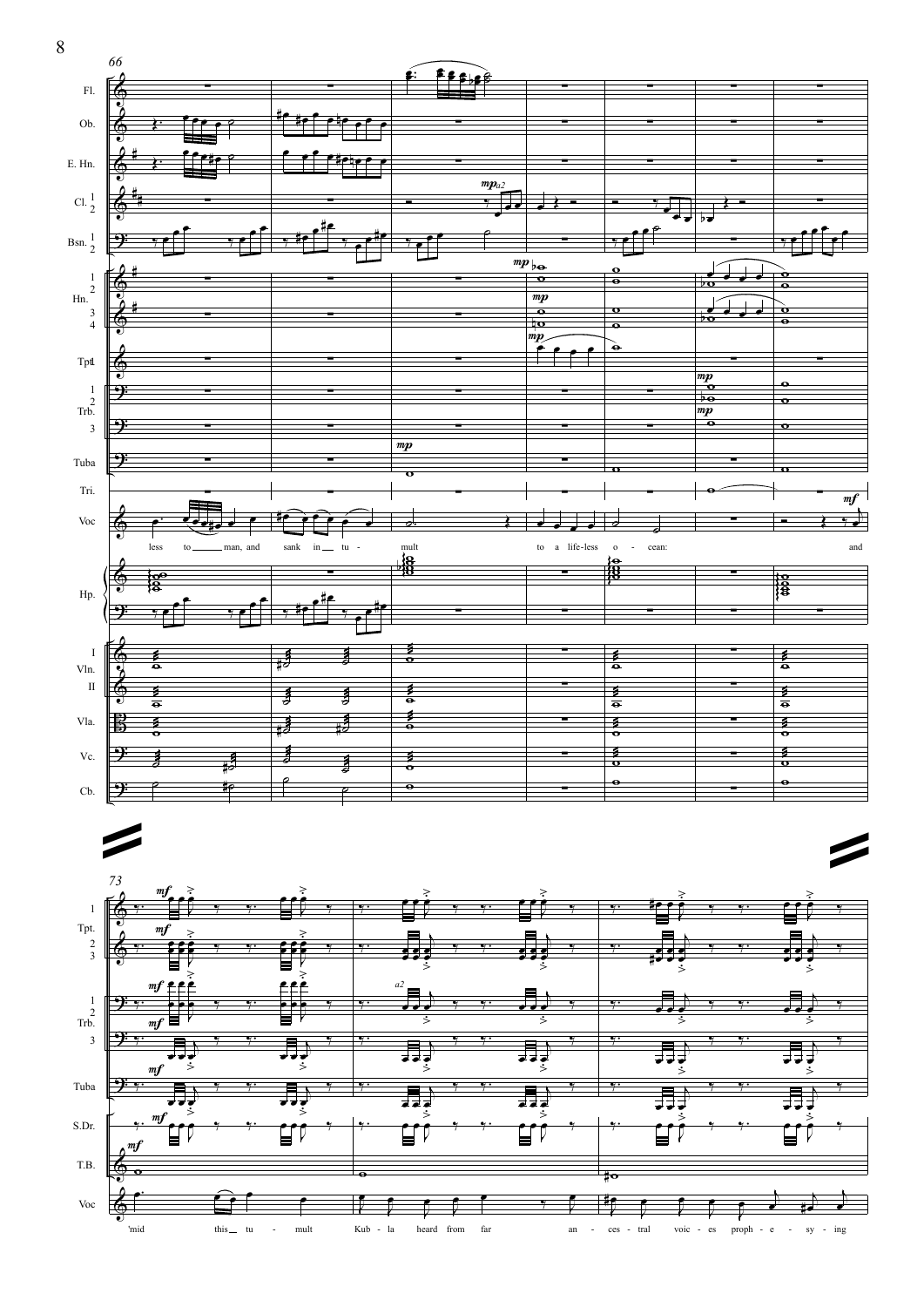



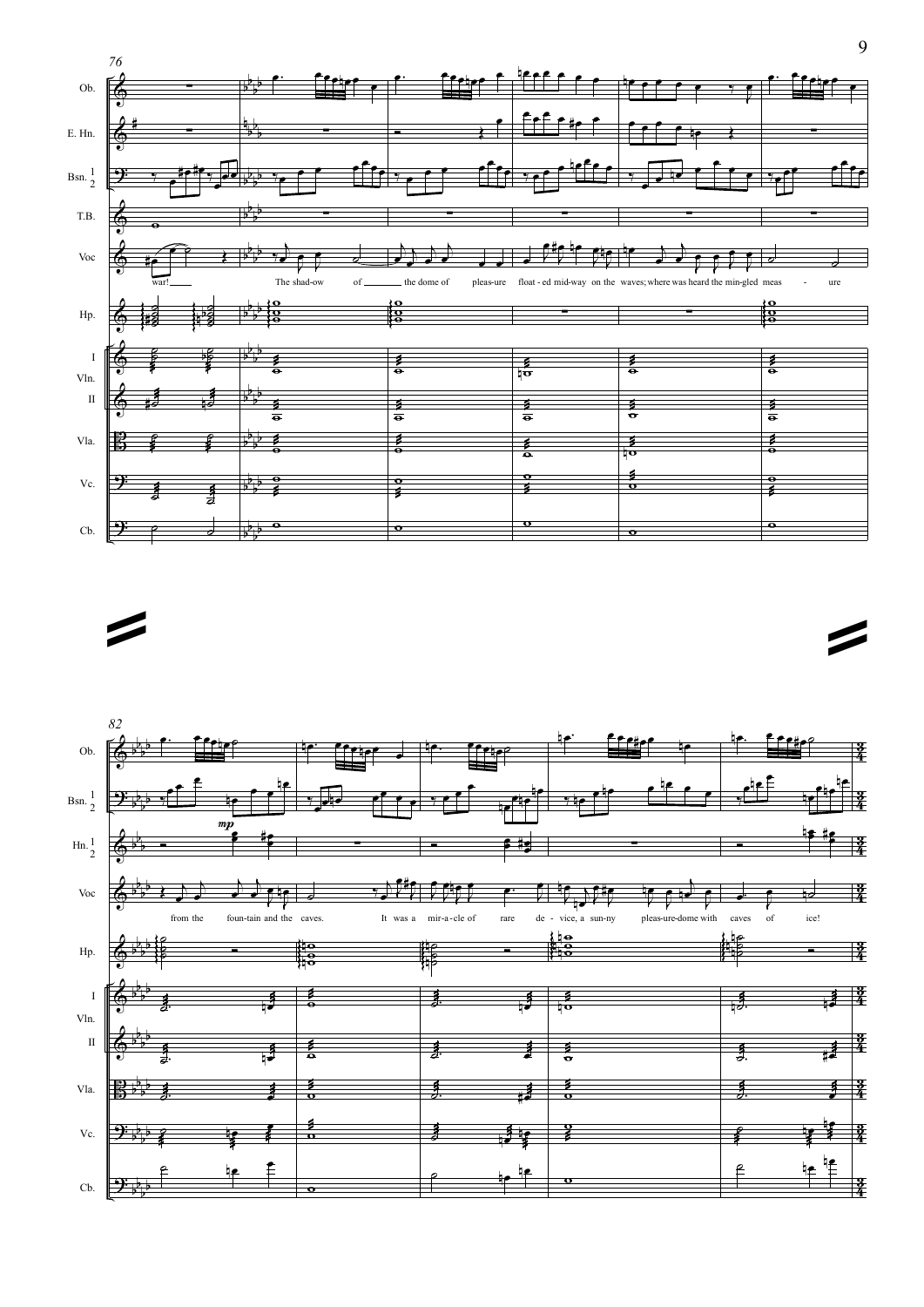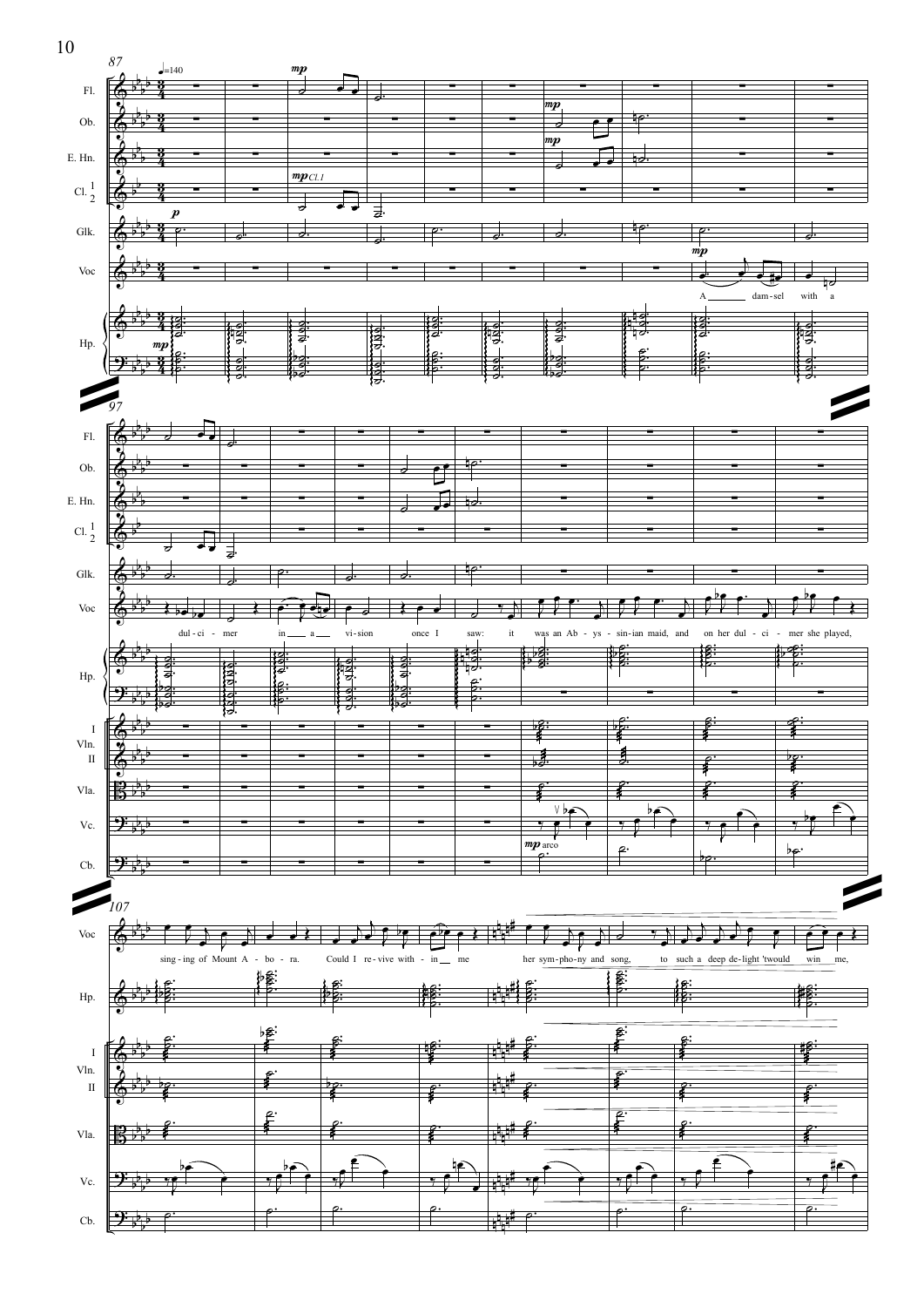